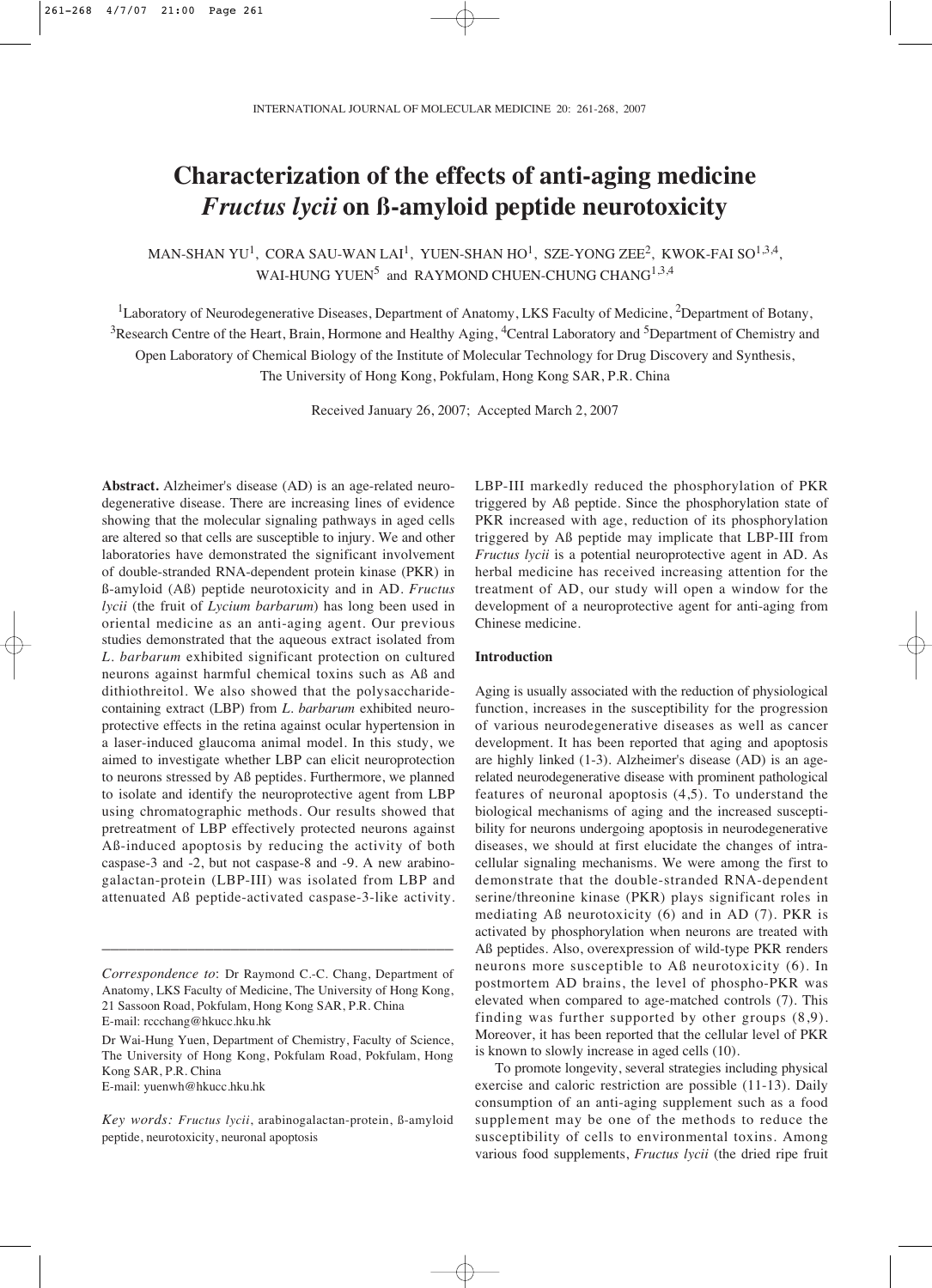of *Lycium barbarum*) has long earned its name as an antiaging tonic supplement in food and is one of the major components in recipes of many traditional Chinese medicinal formulas (14). Experimentally, the polysaccharide extracts of *Fructus lycii* have been shown to significantly prolong the life of the male *Drosophila melanogaster* (15). Another study demonstrated that *F. lycii* polysaccharide inhibits the nonenzyme glycation in a D-galactose-induced aging model in mice (16). Apart from the anti-aging effect, extracts from *F. lycii* are also cytoprotective in other cell types. It has been shown that polysaccharides isolated from *F. lycii* can significantly reduce  $CCl_4$ -triggered liver toxicity (17). Also, it can exert protective effects against hyperthermia-induced damage in cultured seminiferous epithelium (18).

Our group has demonstrated the novel neuroprotective effects of the aqueous extract from *Fructus lycii*. We have proved that the extract isolated from the fruits of *F. lycii* markedly attenuated Aß-induced apoptosis in cultured cortical neurons (19). Also, we have shown that *Lycium barbarum* extract was able to protect neurons against DTTinduced cell death (20). Apart from *in vitro* studies, we have recently shown that orally feeding rats with aqueous extract from *F. lycii* (LBP) significantly reduced the loss of retinal ganglion cells against ocular hypertension in a laser-induced glaucoma animal model (21). In this study, we aimed to investigate whether this LBP extract elicited neuroprotective effects against Aß peptides. Our results here demonstrated that activation of caspase-3 and -2 by Aß peptide was significantly reduced by pretreatment with LBP, indicating that LBP exhibited neuroprotective effects. To further investigate the chemical component of this extract, we attempted to separate the crude extracts by ion-exchange chromatography and found that only one fraction (LBP-III) was neuroprotective as shown by biochemical assay. LBP-III was found to be an arabinogalactan-protein with molecular weight <30 kDa. By immunoblotting, LBP-III markedly decreased the protein level of Aß-activated phospho-PKR. Collectively analyzing all the experimental results, arabinogalactan-protein from *Fructus lycii* can be a potential candidate in the development of preventive treatments in neurodegenerative disorders such as AD.

## **Materials and methods**

*Materials*. The fruits of *Fructus lycii* were harvested and purchased in Ningxia province, People's Republic of China. The glycosyl composition of the extract was determined by combined gas chromatography/mass spectroscopy (GC/MS) of the per-*O*-trimethylsilyl (TMS) derivatives of the monosaccharide methyl glycosides produced from the sample by acidic methanolysis. The molecular weight of LBP-III was determined by HPGPC. The analysis was performed by the Complex Carbohydrate Research Center, University of Georgia, Athens, GA and supported in part by the Department of the Energy-funded Center for Plant and Microbial Complex Carbohydrates (DF-FG09-93ER-20097). The amino acid composition analysis was determined by post-column ninhydrin detection on a Beckman amino acid analyzer instrument (Model 6300) performed by the Scientific Research Consortium, Inc. (St. Paul, MN, USA).

*Preparation of LBP and separation of LBP-III*. The extraction method is shown in Fig. 1. Briefly, the fruits of *F. lycii* (10 kg) were first soaked in 95% ethanol and stirred intermittently for 120 h. The resultant residue was filtered and air-dried. The dried residue was dissolved in hot water (70˚C) twice, and the combined extracts were filtered and concentrated. The concentrated extract was incubated with trichloroacetic acid, dialyzed (molecular cut-off size 3000-5000 Da, Spectrum) against running water for 3 days and then precipitated with two volumes of 95% ethanol. The mixture was centrifuged and the precipitate was washed with absolute ethanol and acetone followed by vacuum-drying at 40˚C for 2 days to give the crude extract LBP (2 g).

The crude extract LBP (2 g) was dissolved in water (10 ml) and applied to a diethylaminoethylcellulose (DEAE)- Sepharose fast flow column (Cl., 60x5 cm, Amersham Biosciences, Little Chalfont, Buckinghamshire, UK) and eluted with water followed by a 0-0.5 M gradient of NaCl. The concentration of the carbohydrate was monitored by the phenol-H<sub>2</sub>SO<sub>4</sub> method (22). Three fractions; LBP-I (0.09 g, 4.5%), LBP-II (0.12 g, 6.0%) and LBP-III (0.088 g, 4.4%) were obtained after dialysis (molecular cut-off size 3000- 5000 Da) and lyophilized. All crude and purified extracts were examined for endotoxin (Sigma, St. Louis, MO, USA) and were proved to be endotoxin free.

*Cell cultures and treatments*. Primary neuronal cultures were prepared from day 17 embryonic Sprague-Drawley rats (Laboratory Animal Unit, The University of Hong Kong) according to our methods (6,19,20,23-28). Briefly, after removal of the meninges the cortices were minced and plated onto poly-L-lysine-  $(25 \mu g/ml)$  coated 6-well plates at  $2x10<sup>6</sup>$  cells/well. Neurons were cultured with MEM supplemented with 5% fetal bovine serum (Gibco-BRL, Rockville, MO, USA). Neurons were maintained in a 5%  $CO<sub>2</sub>$  incubator at 37 $^{\circ}$ C prior to treatments. Cultured neurons at day 7 *in vitro* were pre-treated with LBP at various concentrations for 1 h and followed by incubation with  $AB_{25-35}$  $(25 \mu M,$  Sigma) for 24 h.

*Caspase activity assays*. After treatments, cellular proteins were extracted for caspase activity assay. Briefly, treated cells were scratched and extracted in an ice-cold lysis buffer containing DTT (5 mM), EDTA (0.1 mM), HEPES (50 mM, pH 7.4) and Triton X-100 (0.2%) without protease inhibitors. Fifty micrograms of cellular protein was incubated with the colorimetric caspase substrates: Ac-DEVE-*p*-NA for caspase-3, Ac-VDVAD-*p*NA for caspase-2, Ac-IETD-*p*NA for caspase-8, Ac-LEHD-*p*NA for caspase-9 and *p*NA for the standard (Calbiochem, La Jolla, CA, USA) for 2 h at 37˚C, and then the absorbance of the yellow product (*p*NA) was measured at 405 nm. Caspase activity was then calculated from the absorbance readings. Results were expressed as fold of control.

*Western blot analysis*. After treatments, cellular proteins were extracted in ice-cold lysis buffer as described previously (6,19,20,23-28). Seventy micrograms of protein per lane were applied to SDS-PAGE (10%) and then were transferred onto a PVDF membrane (Bio-Rad). After blocking, the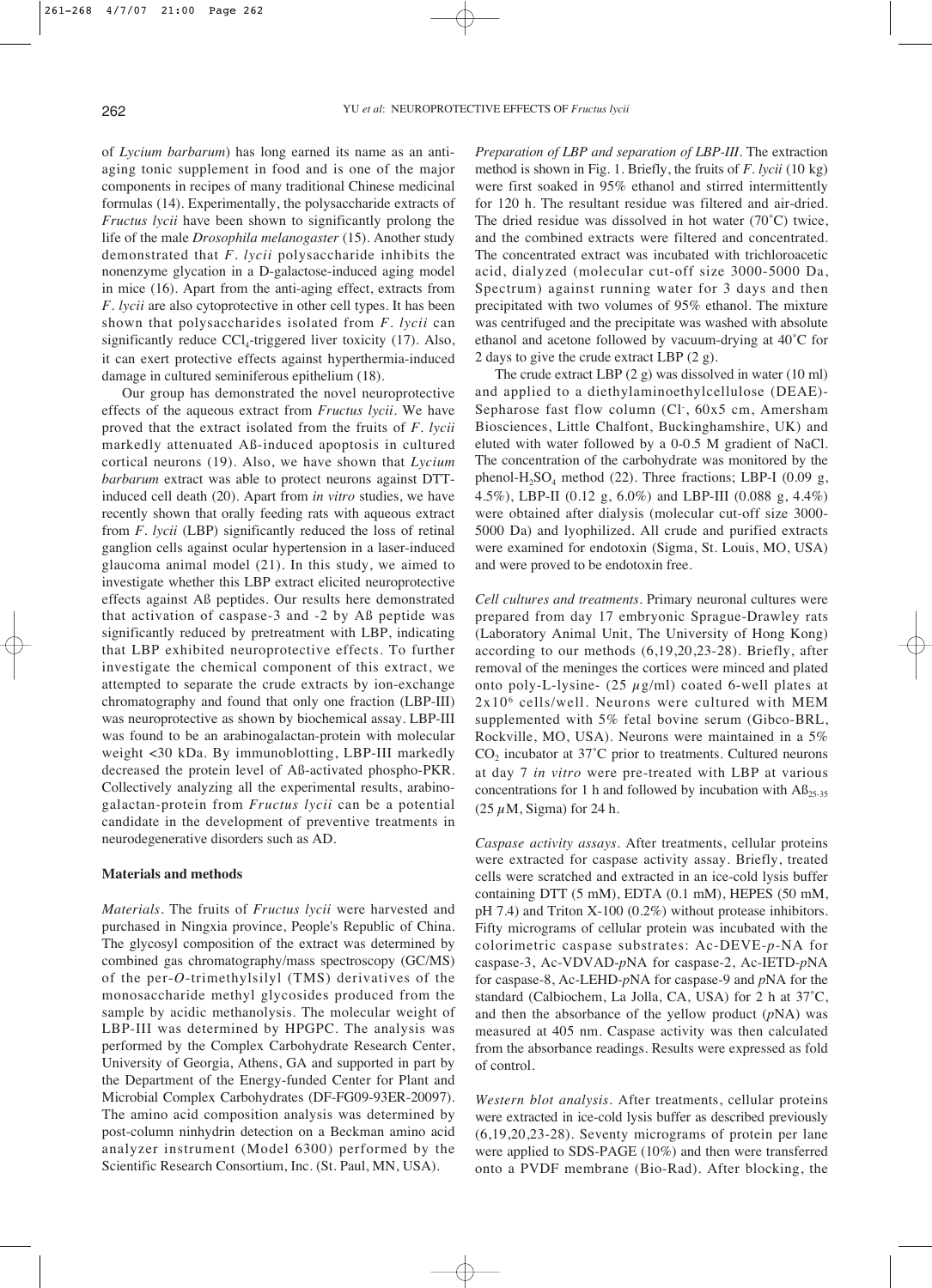

Figure 1. (a) Extraction scheme and isolation process of the aqueous extracts from *Fructus lycii*. (b) Elution profile of LBP on DEAE-Sepharose FF column (60x5 cm); flow rate, 0.5 ml/min.

membrane was incubated with the rabbit polyclonal antiphosphorylated PKR antibody (1:1000, Cell Signaling Technology, Beverly, MA, USA), mouse monoclonal anti-PKR antibody (1:1000, BD Transduction Laboratories, Lexington, KY, USA) or mouse monoclonal anti-ß-actin antibody (1:5000, Sigma) for 2 h at room temperature. The membrane was then incubated with goat anti-rabbit or goat anti-mouse HRP-conjugated secondary antibody (1:2000, Dako, Glostrup, Denmark) for 1 h at room temperature. The bands on X-ray film (Kodak, Tokyo, Japan) were developed by using chemiluminescent ECL method (Amersham Bioscience).

*Statistical analysis*. Data for multiple variable comparisons were analyzed by one-way analysis of variance (ANOVA). For the comparison of significance, Tukey's test was used as a *post-hoc* test according to the statistical program SigmaStat® (Jandel Scientific, Chicago, IL, USA). A P value <0.05 was considered to be statistically significant. Results were expressed as the mean  $\pm$  standard error (SE) from a minimum of three independent experiments.

### **Results**

*Neuroprotective effects of the extract from Fructus lycii (LBP)*. To investigate the effects of the polysaccharide extract LBP from *Fructus lycii* on Aß-induced neurotoxicity, neurons were pre-incubated with different concentrations of LBP for 1 h and then treated with  $AB_{25-35}$  at 25  $\mu$ M for 24 h. For apoptosis analysis, biochemical assays for caspase-3 and -2 were investigated because both caspase-3 and -2 had been demonstrated to be the major caspases for Aß peptide neurotoxicity (6,28). LBP at 100  $\mu$ g/ml significantly inhibited Aß peptide-stimulated caspase-3 and -2 activities (Fig. 2). In Fig. 2a, when neurons were treated with Aß only, the caspase-3 activity was 2.5±0.3-fold of the control.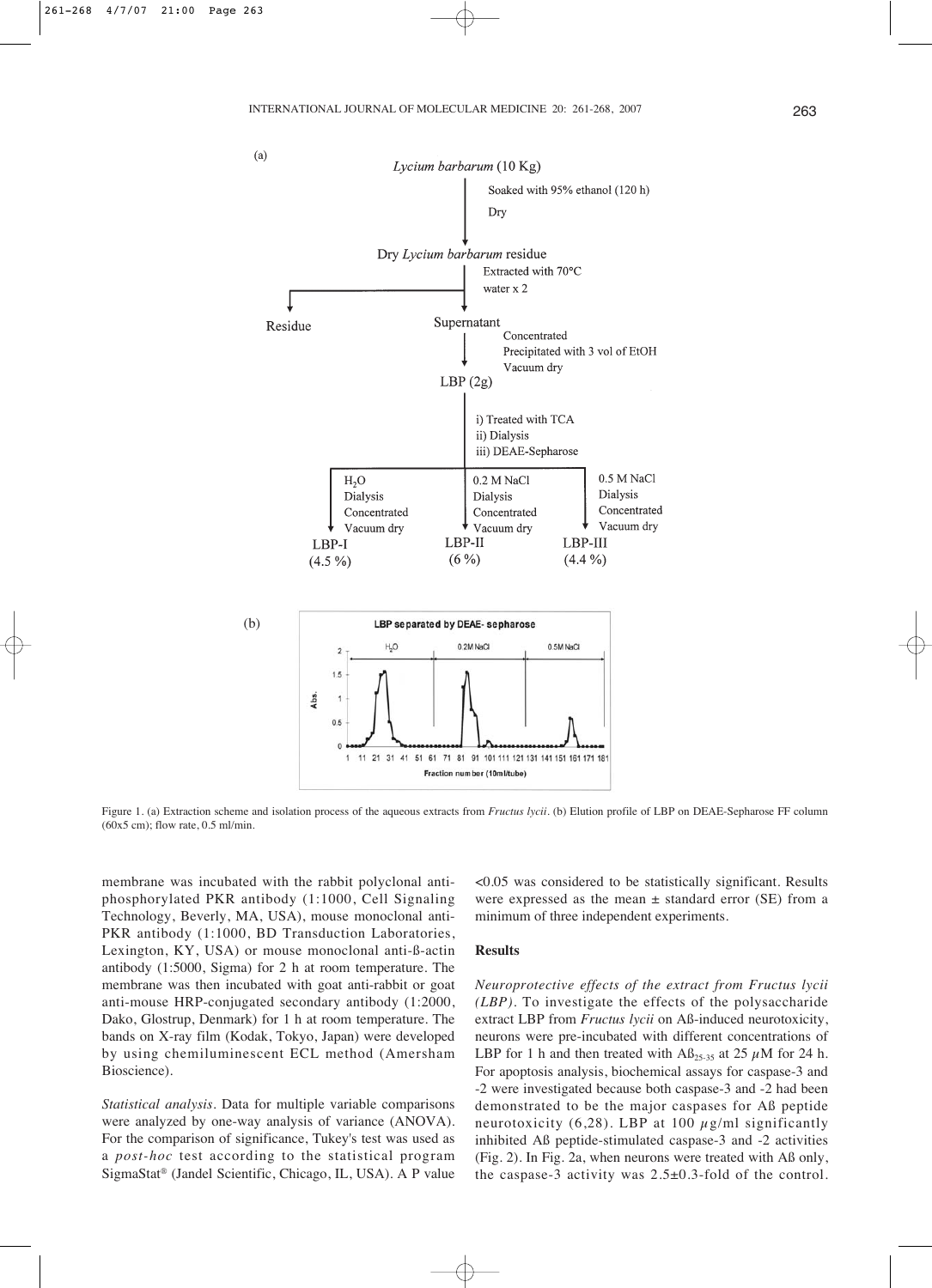



Figure 2. LBP attenuates  $AB_{25-35}$  peptide-induced caspase-3 and caspase-2 activity. Primary cortical neurons were pretreated with different concentrations of LBP for 1 h, then incubated with 25  $\mu$ M of AB<sub>25-35</sub> peptide for 24 h. Proteins were extracted for colorimetric (a) caspase-3 and (b) caspase-2 activity assays. Results are expressed as fold of control as the mean ± SE from three independent experiments. Significant difference is indicated by  $p<0.05$  vs. the group treated with  $AB_{25-35}$  peptide by one-way ANOVA for multi-group comparison followed by Tukey's *post hoc* test.

Pretreatment of LBP at 100  $\mu$ g/ml markedly decreased the Aß-activated caspase-3 activity to 1.5±0.2-fold of the control. Caspase-2 activity assay also showed similar results. As in Fig. 2b, the caspase-2 activity was 2.7±0.1-fold of the control in the Aß-treated group. For the group pre-treated with 100  $\mu$ g/ml of LBP, the caspase-2 activity was lowered to 1.6±0.1-fold of the control. However, a low concentration of LBP (10  $\mu$ g/ml) did not significantly alter Aß peptide toxicity to neurons. LBP at 500  $\mu$ g/ml per se did not induce significant toxicity. While the activity of caspase-3 and -2 was significantly attenuated by LBP, it did not reduce Aßtriggered caspase-8 and -9 activity (Fig. 3). The results suggest that LBP exerts differential neuroprotective effects on different pro-apoptotic pathways.

*Carbohydrate analysis of the extracts from Fructus lycii*. Since LBP exerted neuroprotective effects against Aß toxicity, it was essential to analyze the chemical composition of LBP and further isolate the active component of the extract. The carbohydrate analysis of LBP as shown in Table I

Figure 3. LBP does not significantly inhibit  $AB_{25-35}$  peptide-induced caspase-8 and caspase-9 activity. Primary cortical neurons were pretreated with different concentrations of LBP for 1 h, followed by exposure to 25  $\mu$ M of Aß25-35 peptide for 24 h. Proteins were extracted for colorimetric (a) caspase-8 and (b) caspase-9 activity assays. Results are expressed as fold of control as the mean  $\pm$  SE from three independent experiments.

indicated that the glycosyl residues contain arabinose, rhamnose, xylose, mannose, galactose, glucose and galacturonic acid in the approximate ratio 16.1 : 4.3 : 2.8 : 1.5 : 12.9 : 47.7 : 14.4 with a small amount of N-acetyl glucosamine. LBP was then fractionated by DEAE-Sepharose column chromatography that was first eluted with water followed by stepwise elution using a 0.2 M NaCl and 0.5 M NaCl solution. All eluted fractions were monitored by a phenol-sulfuric acid test, dialysed and lyophilized. Carbohydrate composition analysis of these fractions revealed that they contained different ratios of monosaccharides. The analyzed results for LBP-I, LBP-II and LBP-III are also shown in Table I for comparison. From the results it was identified that LBP, LBP-I and LBP-II were presumed to be composed mainly of arabinogalactan (~1:1.3 Ara:Gal) while galacturonic acid (GalA) was the major component of LBP-III. The methylation analysis result demonstrated that LBP-III consisted of 4-linked GalA, 3,4-linked GalA, 4-linked Glc, 2,3,4,6-linked Glc, 2-linked Rha and 3-linked GalA. The terminals of the chain consisted of GalA, Glc, Ara-f and Ara-p. T-GalA and 4-GalA were found to be the main components of LBP-III and this was compatible with the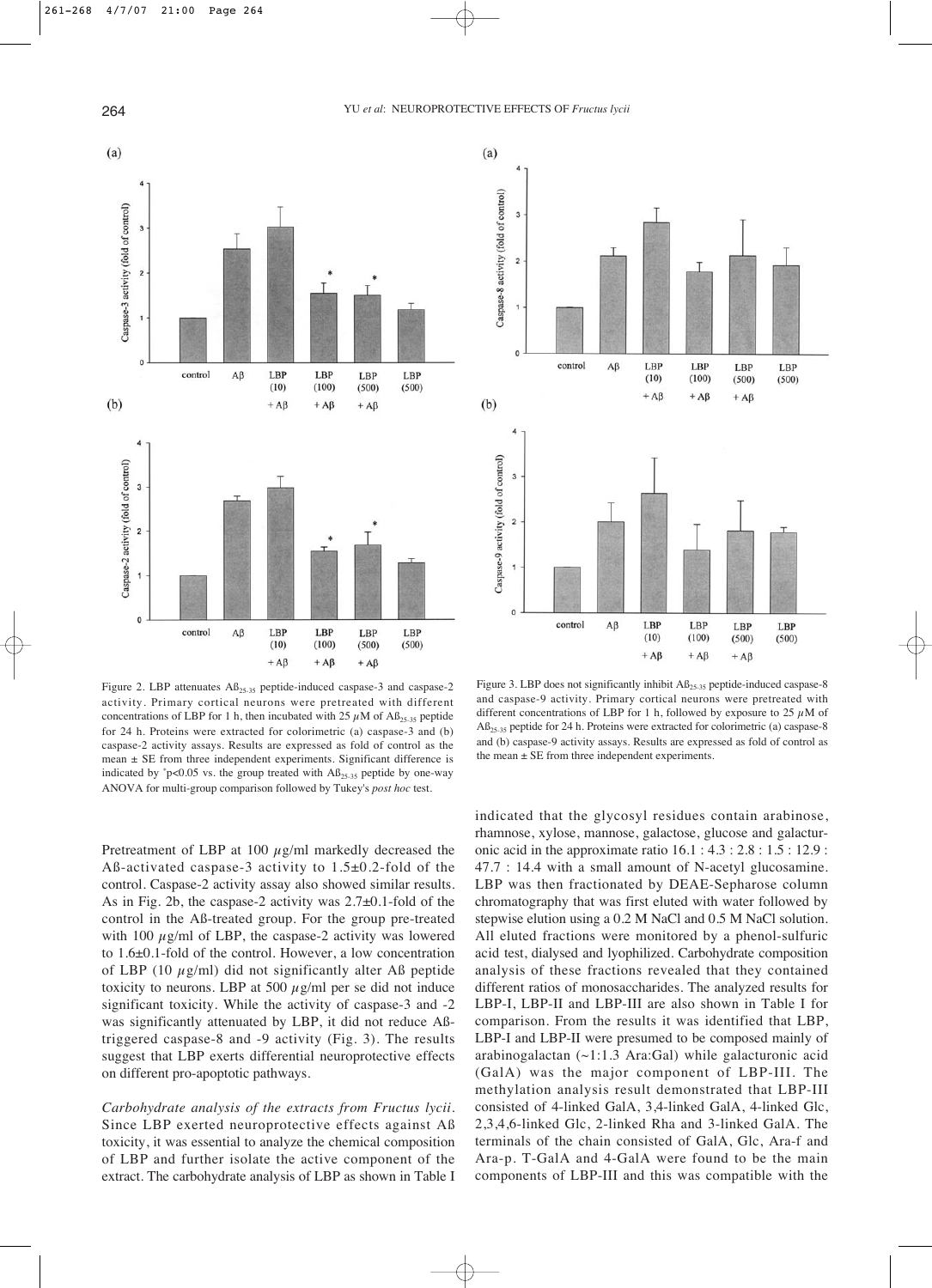Table I. Composition of extracts isolated from *Fructus lycii*.

Table II. The amino acid composition of extracts isolated from *Fructus lycii*.

|                                   | LBP  | LBP-I | LBP-II | LBP-III |
|-----------------------------------|------|-------|--------|---------|
| Protein <sup>a</sup>              | 8.6  | 9.9   | 40.6   | 6.3     |
| Neutral sugars <sup>a</sup>       | 18.0 | 55.0  | 26.0   | 15.0    |
| Arabinose <sup>b</sup>            | 16.1 | 49.8  | 35.1   | 6.1     |
| Rhamnose <sup>b</sup>             | 4.3  |       | 9.2    | 1.5     |
| <b>Xylose</b> <sup>b</sup>        | 2.8  | 5.3   | 2.4    |         |
| Glucuronic acid <sup>b</sup>      |      | 1.1   | 3.3    |         |
| Galacturonic acid <sup>b</sup>    | 14.4 |       | 5.0    | 92.4    |
| Mannose <sup>b</sup>              | 1.5  | 2.0   | 0.8    |         |
| Galactose <sup>b</sup>            | 12.9 | 32.2  | 33.3   |         |
| Glucose <sup>b</sup>              | 47.7 | 9.6   | 10.9   |         |
| N-acetyl glucosamine <sup>b</sup> | 0.3  |       |        |         |

–––––––––––––––––––––––––––––––––––––––––––––––––

<sup>a</sup>% dry-weight basis; <sup>b</sup>mol %.



Figure 4. Neuroprotective effects of fractionated extracts from LBP against  $AB_{25,35}$  peptide toxicity. Primary cortical neurons were pretreated with three different fractions of LBP (100  $\mu$ g/ml) for 1 h, followed by exposure to 25  $\mu$ M of A $\beta_{25-35}$  peptide for 24 h. Proteins were extracted for colorimetric caspase-3 activity assay. Only the LBP-III fraction attenuated  $AB_{25-35}$ peptide-triggered caspase-3 activity. Results are expressed as fold of control as the mean ± SE from three independent experiments. Significant difference is indicated by  $p<0.05$  vs. the group treated with  $AB_{25-35}$  peptide by one-way ANOVA for multi-group comparison followed by Tukey's *post hoc* test.

result of the glycosyl composition analysis. The molecular weight of LBP-III was estimated to be <30 kDa by HPGPC.

*Amino acid analysis of the extracts from Fructus lycii*. LBP contained 8.6% protein. The three isolated fractions, LBP-I, LBP-II and LBP-III contained 9.9%, 40.6% and 6.3% protein, respectively (Table I). The amino acid analysis of these extracts is shown in Table II. Aspartic acid, glutamic acid, serine and cysteine were the major amino acids in LBP. After the fractionation procedures, cysteine, aspartic acid and

| Amino acid | Mol $%$    |         |          |         |  |  |
|------------|------------|---------|----------|---------|--|--|
|            | <b>LBP</b> | $LBP-I$ | $LBP-II$ | LBP-III |  |  |
| Asp        | 27.38      | 11.03   | 14.33    | 13.59   |  |  |
| Glu        | 13.02      | 11.92   | 9.92     | 18.54   |  |  |
| Ser        | 8.25       | 6.31    | 7.96     | 6.82    |  |  |
| Gly        | 4.52       | 7.96    | 8.86     | 8.14    |  |  |
| His        | 3.01       | 1.80    | 1.94     | 2.54    |  |  |
| Arg        | 4.58       | 2.52    | 2.95     | 2.53    |  |  |
| Thr        | 4.04       | 5.29    | 6.21     | 5.56    |  |  |
| Ala        | 7.07       | 6.23    | 11.15    | 4.94    |  |  |
| Pro        | 4.41       | 6.05    | 6.30     | 7.69    |  |  |
| Tyr        | 1.48       | 1.93    | 2.90     | 2.74    |  |  |
| Val        | 1.25       | 2.61    | 3.09     | 3.25    |  |  |
| Met        | 0.00       | 0.82    | 0.04     | 0.43    |  |  |
| Cys        | 10.49      | 18.28   | 4.01     | 6.04    |  |  |
| <b>Ile</b> | 0.96       | 2.07    | 2.57     | 1.74    |  |  |
| Leu        | 1.92       | 5.20    | 4.02     | 3.72    |  |  |
| Phe        | 1.01       | 1.81    | 2.41     | 1.72    |  |  |
| Lys        | 2.72       | 4.73    | 7.93     | 3.87    |  |  |
| Ammonia    | 3.89       | 3.45    | 3.41     | 6.14    |  |  |
| Total      | 100.00     | 100.00  | 100.00   | 100.00  |  |  |

glutamic acid became the major amino acid group of LBP-I, LBP-II and LBP-III, respectively.

*Neuroprotective effects of fractionated extracts from LBP*. Having separated different fractions by the ion-exchange chromatographic method, we further examined which fraction exerted neuroprotective effects. The activity of caspase-3 served as an index for neuronal apoptosis. Among three different fractions, it was interesting to find that only the LBP-III fraction attenuated Aß peptide-triggered caspase-3 activity (Fig. 4). The results suggest that the 0.5 M NaCleluted product from LBP contains neuroprotective components against Aß peptide neurotoxicity. The biochemical analysis of caspase-3 activity was confirmed by morphological examination (Fig. 5). Upon exposure to Aß peptide, neurites were broken and neurons were undergoing apoptosis (Fig. 5b). However, neurons pre-treated with LBP-III preserved the fasciculation of neurites and the integrity of neurons (Fig. 5c and d).

*LBP-III fraction reduces the phosphorylation of PKR in Aß toxicity*. When neurons were treated with Aß peptides, PKR was activated via phosphorylation. Phospho-PKR can phosphorylate eIF2 $\alpha$ , which may inhibit the initiation of protein translation and cause neuronal apoptosis (6). Since LBP-III exhibits neuroprotective effects against Aß toxicity, we investigated whether the neuroprotection was mediated via the PKR pathway. By Western blot analysis, neurons treated with Aß peptides alone enhanced the phosphorylation of PKR (Fig. 6). Pretreatment of LBP-III at 100 and 500  $\mu$ g/ml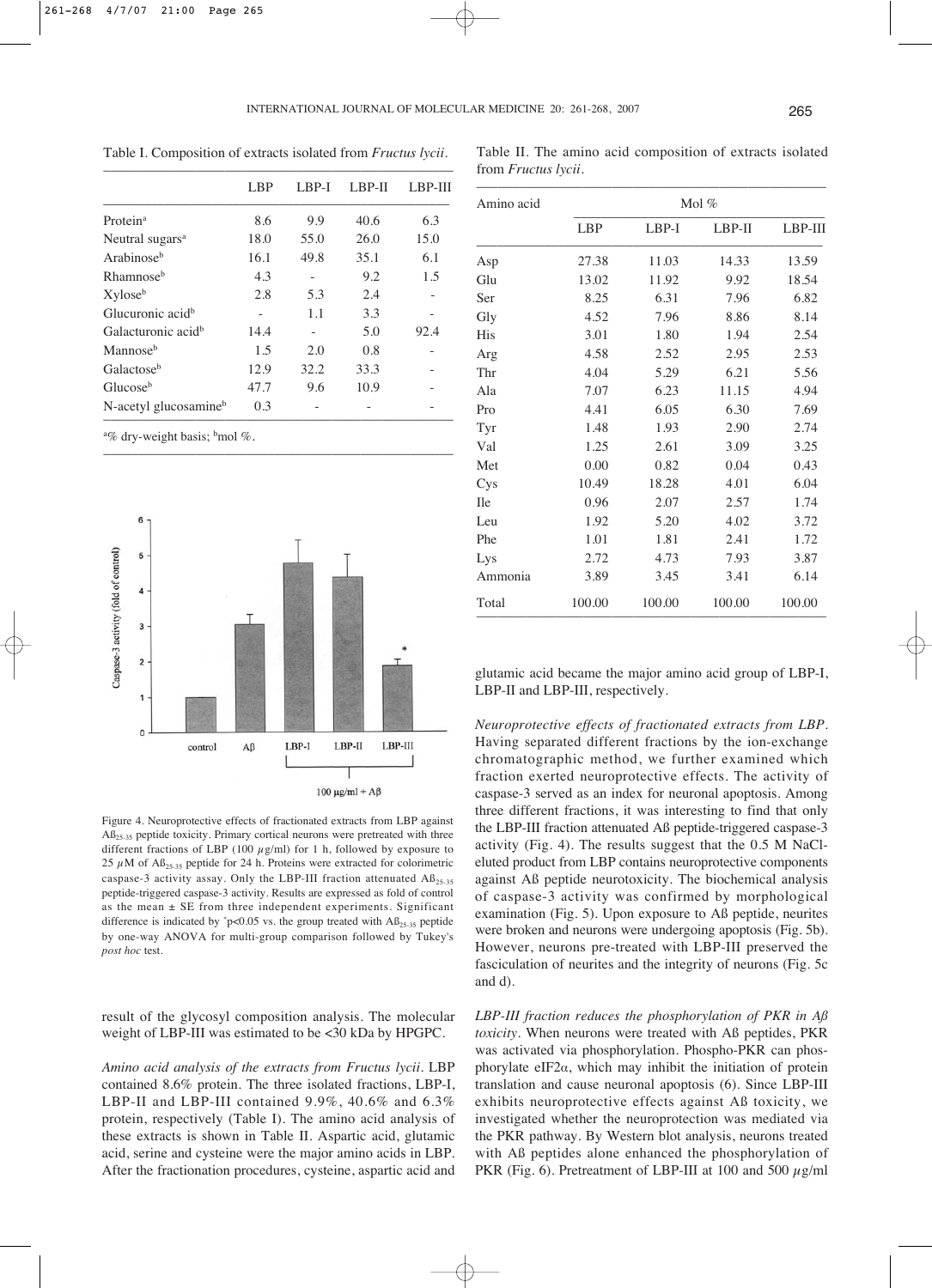

Figure 5. Morphology of neurons treated with LBP-III fraction and  $AB_{25-35}$  peptide. Neurons were pre-incubated with LBP-III (100 and 500  $\mu$ g/ml) for 1 h, followed by a 24-h exposure to 25  $\mu$ M of AB<sub>25-35</sub>. Morphology of neurons after different treatments: (a) control, (b) AB<sub>25-35</sub> (25  $\mu$ M), (c) LBP-III (100  $\mu$ g/ml) +  $\text{AB}_{25\text{-}35}$  (25  $\mu\text{M}$ ) and (d) LBP-III (500  $\mu\text{g/ml}) + \text{AB}_{25\text{-}35}$  (25  $\mu\text{M}$ ).



Figure 6. Effects of the LBP-III fraction on the inhibition of phosphorylation of PKR stimulated by AB<sub>25-35</sub> peptide. Neurons were pretreated with LBP-III (10, 100 and 500  $\mu$ g/ml) for 1 h, followed by a 4-h exposure to 25  $\mu$ M of Aß25-35. Immunoblotting was performed to determine the level of phosphorylated PKR (Thr446/451), total PKR and ß-actin (used as the internal control).

markedly reduced the level of phospho-PKR after exposure to Aß peptide for 4 h. The protein levels of total PKR and ß-actin remained unchanged after the treatment.

#### **Discussion**

Our results here showed that a polysaccharide-containing extract (LBP) for anti-aging from oriental medicine *Fructus lycii* exerted neuroprotective effects against Aß peptide neurotoxicity. LBP was capable of attenuating Aß-triggered activation of caspase-3 and -2 but not caspase-8 and -9. These results suggest that the polysaccharide-containing extract from *Fructus lycii* exerts differential effects on pro-apoptotic signaling pathways. In order to find out the active components in LBP, we used ion-exchange chromatography to semipurify LBP into three different fractions: LBP-I, LBP-II and LBP-III. We also investigated the chemical nature of all the extracts. Among the three isolated fractions, only LBP-III elicited neuroprotection against Aß toxicity as revealed by caspase-3 activity assay. To further examine the underlying mechanisms of its neuroprotective effects, we found that LBP-III attenuated Aß-triggered activation of PKR. As we have shown that PKR plays significant roles in Aß neurotoxicity (6) and AD (7), our results indicate that arabinogalactan-protein from *Fructus lycii* may be a potential neuroprotective agent.

Therapies for anti-aging have long been studied in many laboratories (13,29,30). While caloric restriction, appropriate exercise and anti-oxidants have been reported to exert beneficial effects towards any anti-aging program (11,31,32), only few laboratories have focused on the change of intracellular signaling to reduce susceptibility for the development of degenerative diseases (33-35). The concept of neuroprotection is therefore important to minimize or slow the degenerative processes of neurons. Oriental herbs have a wide array of anti-aging drugs that have long been known to nourish and enhance the health of our bodies (14). However, their working mechanisms are still unclear; and therefore, we aim to elucidate both the chemistry and molecular mechanisms of these anti-aging drugs.

The anti-aging effects of *Fructus lycii* have been extensively investigated in recent years. Different research groups have explored the potential of extracts from *Fructus lycii* in anti-aging or age-related diseases. Cheng *et al* have demonstrated that daily intake of fruits of *Fructus lycii* can increase the fasting plasma zeaxanthin, which may effectively prevent age-related macular degeneration (36). Recently, we isolated and examined the neuroprotective effects of an aqueous extract with a different purification method from *Fructus lycii* against Aß toxicity (19). Preliminary studies suggested that cultured neurons pre-treated with *Fructus lycii* extract could attenuate Aß-induced apoptosis via the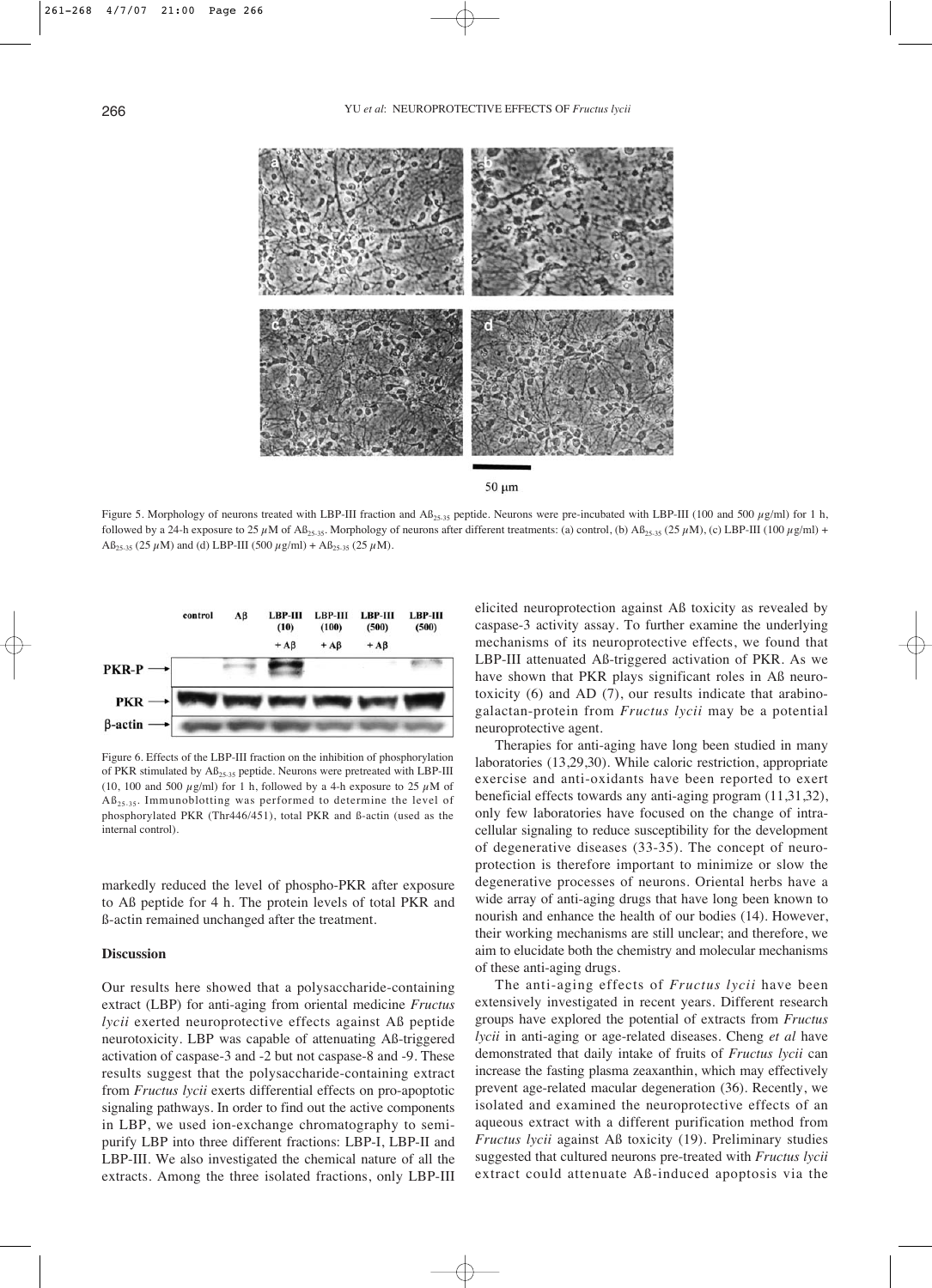inhibition of the JNK pathway. In an *in vivo* study, we showed that LBP extracted from the aqueous extract of *Fructus lycii* was capable of significantly reducing the loss of retinal ganglion cells triggered by ocular hypertension in an animal model of glaucoma (21). Since different laboratories use different extraction methods to prepare polysaccharidecontaining extract, it is important to confirm that polysaccharide-containing extracts from *F. lycii* can effectively protect neurons from neurodegeneration, such as in AD and glaucoma. Together with the previous studies, our results here agree with the hypothesis that extracts isolated from *F. lycii* exhibit neuroprotective effects. In future, more studies will be carried out to investigate whether extracts from *F. lycii* can be applied to different age-related diseases.

Aß peptide-induced neuronal apoptosis has long been investigated. In fact, apoptosis is well documented in both *in vivo* and *in vitro* studies. Activation of caspase-3 has been observed in postmortem AD brain sections, suggesting that neuronal apoptosis does occur in AD (37). In addition, significant roles of caspase-2 in Aß neurotoxicity have been reported (38). Activation of caspase-8 via Fas or tumor necrosis factor receptor (TNFR) by Aß peptide and in AD has also been demonstrated (39-42). We reported an early activation of caspase-8 in neurons upon exposure to Aß peptide (28). While many reports have shown the significant roles of apoptosis in AD-related neurodegeneration, current therapeutic intervention often focuses on the inhibition of acetylcholinesterase to preserve the acetylcholine level in the brain. However, if neurons are approaching degeneration via apoptosis, intervention of apoptotic machinery is far more important than that of a neurotransmitter to preserve neurons. Therefore, the activity of these caspases was examined in our study. Reduction of caspase-3 and -2 without the attenuation of caspase-8 suggests that neuroprotective effects from *Fructus lycii* are not mediated via Fas or TNFR.

Activation of caspase-9 can be accompanied by i) cleavage of Bid by caspase-8 to induce cytochrome c release and subsequent activation of caspase-9 (43); ii) activation of caspase-2 to alter mitochondrial permeability and trigger cytochrome c release that can activate caspase-9 (44-46); or iii) calcium overload of mitochondria to trigger cytochrome c release and activation of caspase-9 (47). While our results show a reduction of caspase-2 but not caspase-9, it is not possible that activation of caspase-9 in our experimental model was achieved by possibility (ii). Therefore, only (i) and (iii) are possible to explain how caspase-9 was activated in our experimental model. We have shown that attenuation of Aß-triggered intracellular calcium increase by inositol 1,4,5 trisphosphate receptor antagonists, 2-aminoethoxydiphenyl borate (2APB) or xestospongin C, cannot reduce caspase-9 activity (27). Thus, calcium will not be a factor triggering mitochondrial overload and subsequent activation of caspase-9. Since caspase-8 activity was not significantly reduced by LBP, caspase-9 seems to be activated by the activation of caspase-8 in Aß neurotoxicity.

During the investigation of the molecular mechanism of the neuroprotective extract, it was interesting to reveal that LBP-III attenuated the PKR pathway. As stated before, we are the first laboratory to demonstrate that PKR plays significant roles in Aß neurotoxicity and in AD (6,7,28). It has been confirmed by other laboratories using APP transgenic mice and postmortem human AD brain sections (8,9). Activation of the PKR pathway is not specific to Aß neurotoxicity or to AD. However, PKR can trigger a cascade of pro-apoptotic signaling once it is activated (48,49). Therefore, reduction of its activation will exert beneficial effects to prevent commitment of neuronal apoptosis. This implies that LBP-III may not only protect neurons against Aß-induced apoptosis, but also has the potential to elicit neuroprotection against other toxins or stresses. Together with evidence from the carbohydrate analysis, LBP-III contains mainly arabinogalacturonate. Although neuroprotective LBP-III contains a high content of galacturonate, application of polygalacturonic acid did not provide any significant neuroprotection against Aß peptide neurotoxicity (data not shown). This suggests that components other than galacturonate may be responsible for the neuroprotection against Aß toxicity. Further fractionation of LBP-III may help us determine the active component in *Fructus lycii* that contributes to neuroprotective effects.

Collectively, we present anti-aging herbs from oriental medicine that can attenuate Aß peptide neurotoxicity. We have elucidated the chemical nature and molecular mechanisms of how polysaccharide-containing extracts safeguard neurons. These results will provide a lead for animal and even human studies in the future. Investigation of anti-aging drugs not only opens a new avenue for drug development, but also helps us to understand the chemistrybiology functional relationship. As previously stated, oriental herbs contain many valuable anti-aging drugs (14). The elucidation of their molecular mechanisms will definitely pave a road for a better longevity-promotion program. In addition, the application of neuroprotective agents will certainly prevent age-related neurodegenerative diseases.

#### **Acknowledgements**

We thank Miss Fanny Kam for her technical help in preparing neuronal cell cultures. This study was supported by University Strategic Theme Research on Healthy Aging, Research Fund for the Control of Infectious Disease (no. 05050032) from Health, Welfare and Food Bureau, CERG (nos. 7699/05M and 7552/06M), HKU Seed Funding for Basic Research (no. 200511159072) to RCCC, full studentship from the graduate school to MSY, CSL and YSH and is a part for Area of Excellence (AoE/P-10/01).

#### **References**

- 1. Higami Y and Shimokawa I: Apoptosis in the aging process. Cell Tissue Res 301: 125-132, 2000.
- 2. Zhang JH, Zhang Y and Herman B: Caspases, apoptosis and aging. Ageing Res Rev 2: 357-366, 2003.
- 3. Zhang Y and Herman B: Ageing and apoptosis. Mech Ageing Dev 123: 245-260, 2002.
- 4. Bamberger ME and Landreth GE: Inflammation, apoptosis, and Alzheimer's disease. Neuroscientist 8: 276-283, 2002.
- 5. Roth KA: Caspases, apoptosis, and Alzheimer disease: causation, correlation, and confusion. J Neuropathol Exp Neurol 60: 829-838, 2001.
- 6. Chang RCC, Suen KC, Ma CH, Elyaman W, Ng HK and Hugon J: Involvement of double-stranded RNA-dependent protein kinase and phosphorylation of eukaryotic initiation factor-2alpha in neuronal degeneration. J Neurochem 83: 1215-1225, 2002.